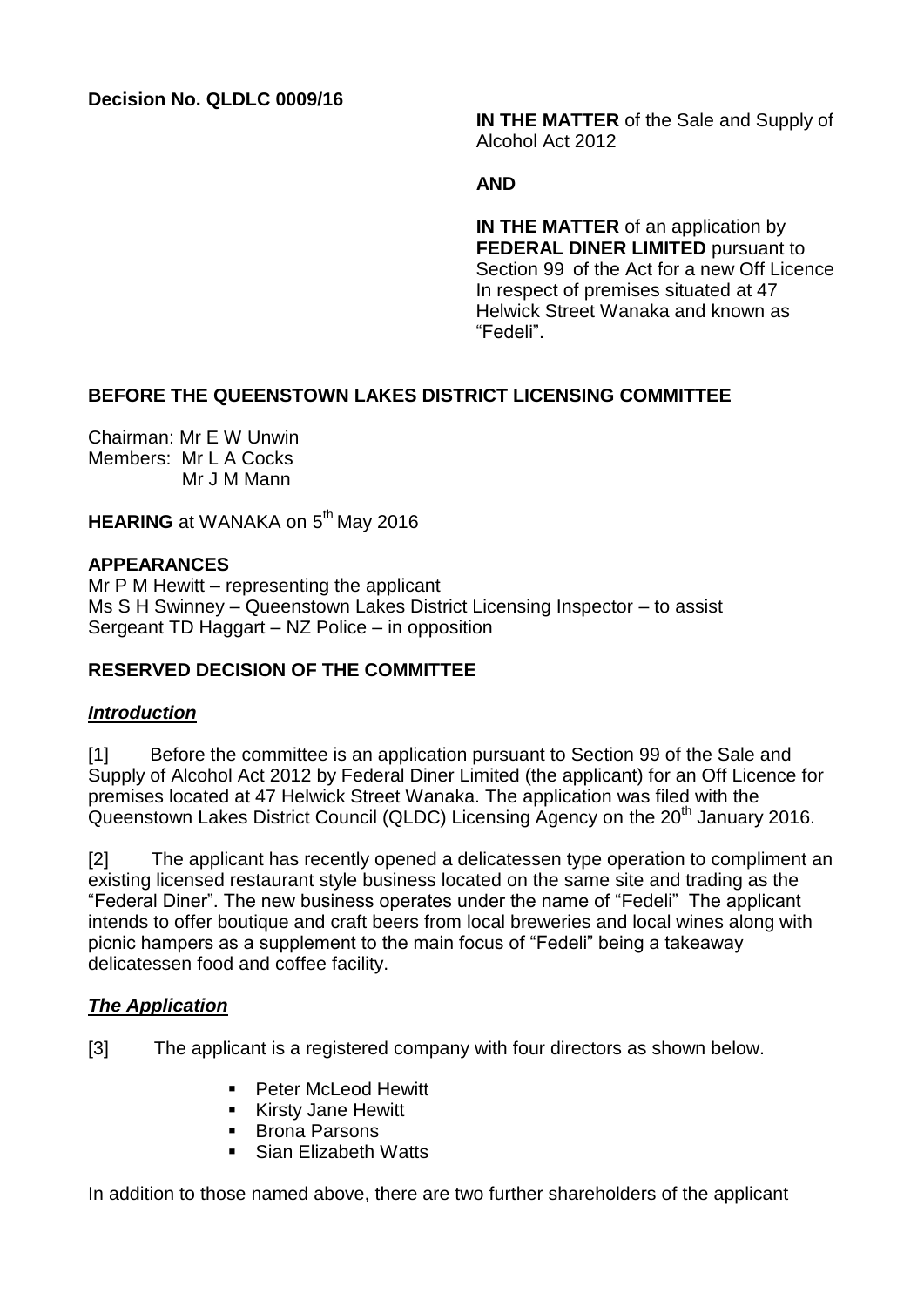company, being Ms Emilie Brosnahan and Mr Michael George Cantrick Stephens. The application was filed by Mr Peter McLeod Hewitt who appeared at the hearing on behalf of the applicant. Public notification incorrectly showed the applicant's name as Kirsty Jane Hewitt but given the lack of any public objection a waiver under s. 208 of the Act is granted.

[4] The premises have been recently constructed to replace an old cottage. This new building along with the 'Federal Diner' is owned by Mr and Mrs Hewitt. Both buildings are situated in the Wanaka Town Centre Zone. Surrounding them are retail stores, restaurants, a tavern, and a supermarket.

[5] Access to the premises is gained from a decked corridor which is shared with the Federal Diner opposite. Fedeli itself has no internal seating available to customers as the operation is primarily a takeaway business selling fresh and frozen prepared food items, packaged preserves and delicatessen style products along with hot and cold drinks, smoothies and juices. The focus of the activities of Fedeli is to provide a healthy, inexpensive and fast takeaway option for those customers who are in a rush, or want something for later or simply don't want to cook their dinner

[6] Both the QLDC Planning Department and the QLDC Building Department have confirmed that the application meets the requirements of the Resource Management Act 1991 and the building code as set out in section 100(f) of the Act. The hours applied for are Monday to Sunday, 8.00am to 10.00pm. These hours comply with the Maximum National Default Hours as set by the Act for off licensed premises.

[7] As stated above, the application did not generate any public objection; however it did draw a report in opposition from the Police. In that report, the Police submitted that the applicant had failed to meet the criteria as set out in Section 32 of the Act, and that therefore an off-licence was unable to be granted. The Inspector in her report also drew our attention to the various requirements under the Act and in particular, the kinds of premises for which an off-licence could be granted.

# *The Applicant*

[8] Mr P M Hewitt was the only person to give evidence. The applicant had already lodged a comprehensive business plan in which it was stated that the Federal Diner's culture was "great hospitality, coffee and food delivered in a timely manner." Mr Hewitt advised that the aim was to build on the diner's venue and reputation that had been already established, and to anticipate the inevitable demand for healthy take away food options brought about by Wanaka's growth rate as a tourist attraction.

[9] Mr Hewitt spoke about the applicant's current staff training and procedures and argued that there should be no concern about the safe and responsible sale and supply of alcohol. He asked the question whether the business was a grocery store and acknowledged that it was "probably not". He pointed out that the new business was closer in concept to "Oliver's" in Clyde which, according to him, runs a licensed restaurant as well as a Deli style operation, and that alcohol can be taken away, although he had no evidence to support his assertion. He advised that the applicant offered a wide range of good food which included a breakfast to dinner menu, albeit on a take away basis.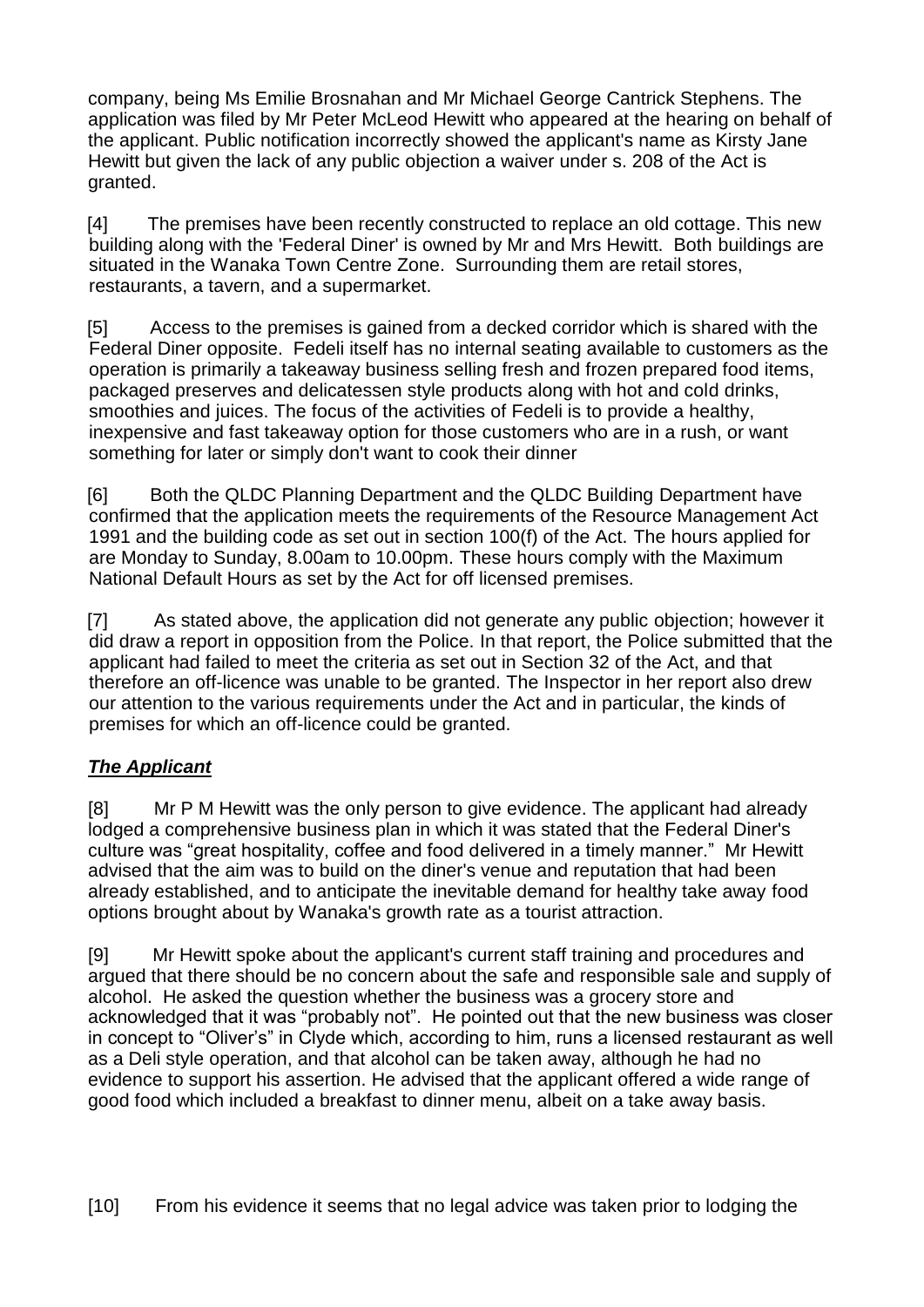application and Mr Hewitt was willing to place the outcome in the hands of the Committee. It is fair to say that the applicant's request for a licence was based more on hope than anticipation. Mr Hewitt informed the Committee that he was appearing to clarify and respond to any issues that had been raised by the Inspector.

### *The Police Submissions.*

[11] Sergeant Tracy Haggart from Queenstown appeared for the Police in opposition to the application. She submitted that the application did not appear to meet any of the descriptions for premises for which an off licence may be issued as set out in Section 32 of the Act as follows:

*S32 Kinds of premises for which off-licences may be issued.*

*(1) An off-licence may be issued only -*

*(a) to the holder of an on-licence issued for a hotel or tavern, for the premises or part of the premises) for which the on-licence is held; or*

*(b) for retail premises where (in the opinion of the licensing authority or licensing committee concerned) at least 85% of the annual sales revenue is expected to be earned from the sale of alcohol for consumption somewhere else; or*

*(c) if (i) the premises for which it is to be issued are not retail premises; and*

*(ii) at least 85% of the annual income of the person to whom it is to be issued is (in the opinion of the licensing authority or licensing committee concerned) expected to be earned from the remote sale of alcohol; or*

*(d) for premises where (in the opinion of the licensing authority or licensing committee concerned) the principal business carried on is the manufacturer of alcohol; or*

*(e) for premises that (in the opinion of the licensing authority or licensing committee) are a supermarket with a floor area of at least 1000m2 (including any separate departments set aside for such foodstuffs as fresh meat, fresh fruit and vegetables, and delicatessen items); or*

*(f) for premises that (in the opinion of the licensing authority or licensing committee concerned) are a grocery store*

[12] The Sergeant submitted that the delicatessen would most closely fall into the category of a grocery but given that a grocery required a range of products and other household items, and given that food products does not include ready to eat prepared food or snack food, (see s.33 of the Act), the current premises did not qualify.

### *The Licensing Inspector*